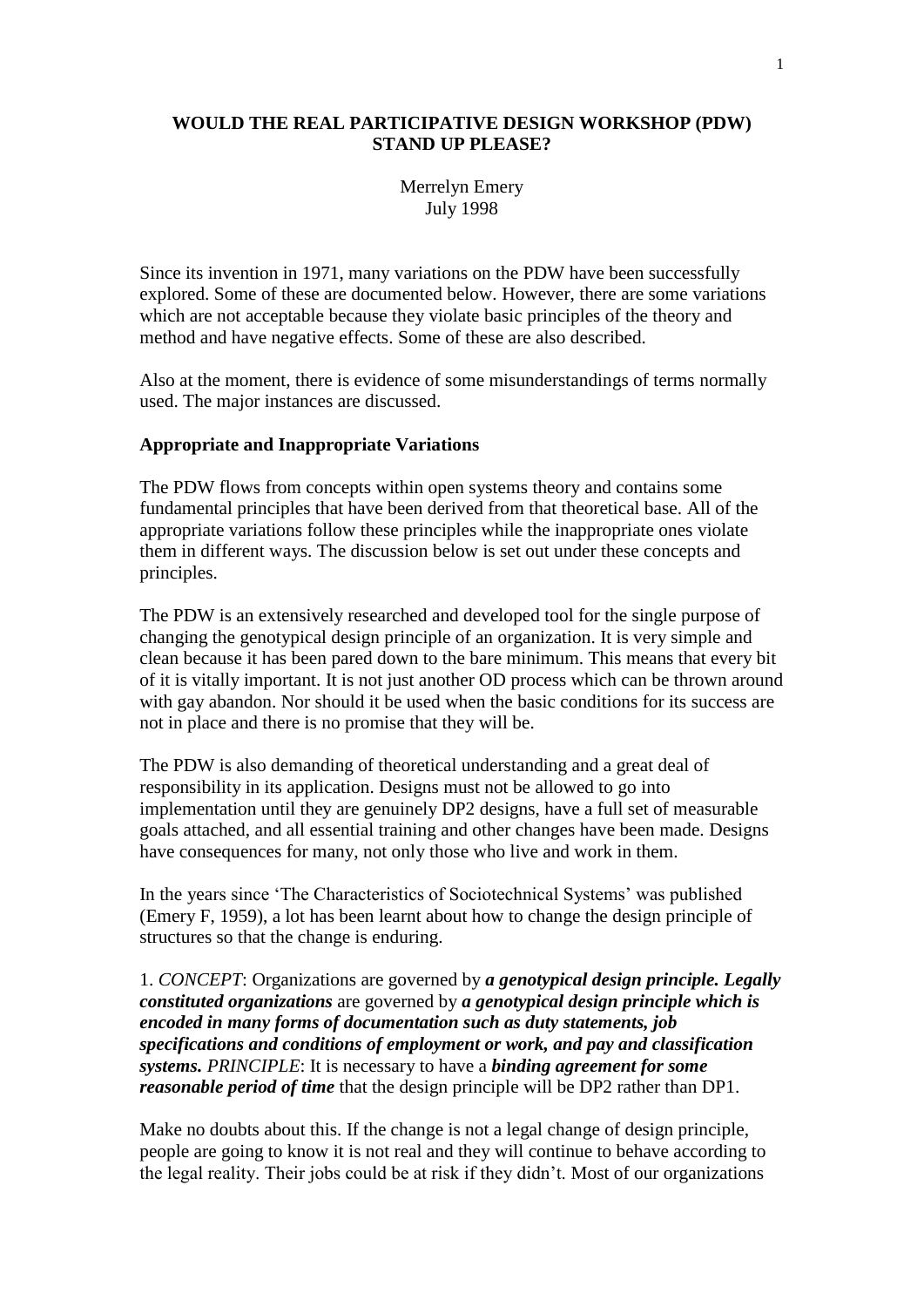for employment are *not* families. They are usually legally constituted entities where people go as individuals to sign up for a contract, some money and hopefully, a decent job and some opportunities for personal growth. They do not sign up to love each other or exploit others, or to have their efforts exploited. There is in most countries, a mass of legislation governing the relationship between these entities and their employees. Unions are there for the very good reason (amongst many) of protecting the legal rights of employees.

Even when people give their employers the benefit of the doubt and work DP2 informally (without some sort of agreement), the history of open sociotechnical systems is replete with examples of where sites were destroyed or faded away because:

- people knew they weren't real and reverted to the legal realities, e.g. no agreement, pilot only
- the larger system, if there is one, does not respect the changed arrangements within the unit, i.e. an agreement protects the unit
- of sabotage

• of managerial whim, eg. mergers, takeovers, sales, change of MD, etc, etc. Even a new member of an organization can cause problems in an informal DP2 system particularly when they legally occupy a supervizory or management position. They can behave as supervizors or managers and get away with it because legally they are doing their job, regardless of the fact that they are disrupting the informal arrangements. Even when people have formed themselves into 'self managing groups', they are well aware that the legal positions of supervizor and manager are still on the books with their powers uneroded. This produces the crisis of responsibility which is experienced in informal DP2 and when there are cosmetic changes such as changing the name of the supervizor - the change from 'cop to coach' model. However it is described, it is ultimately an exercise in futility. This only contributes to the growing apathy and cynicism amongst the people at large.

Most agreements are embedded in enterprise bargaining or more generally labour management agreements. The clause governing DP2 should say that 'responsibility for coordination and control is located with the people doing the work or where the work is done'. Words such as 'self management', 'teams' etc, have been corrupted, can mean whatever Humpty Dumpty wishes them to mean, and the agreement can, therefore, be manipulated to avoid DP2 . There can be little doubt about the meaning of the pure conceptual definition.

Changing from DP1 to DP2 means that the managerial prerogative of personal dominance is negotiated away.

• Change must also be systemic within a *boundary of autonomy*. Change of design principle ultimately affects all subsystems and processes.

If a section of an organization decides to change the design principle but does nor have legal authority to do that, it does not have the autonomy to redesign the pay system or other conditions. The result is economic injustice and again, ultimate increases in negative affect. People are being asked to work without commensurate conditions and remuneration. In non legal DP2 structures, people are shouldering responsibility for coordination and control, learning additional technical skills and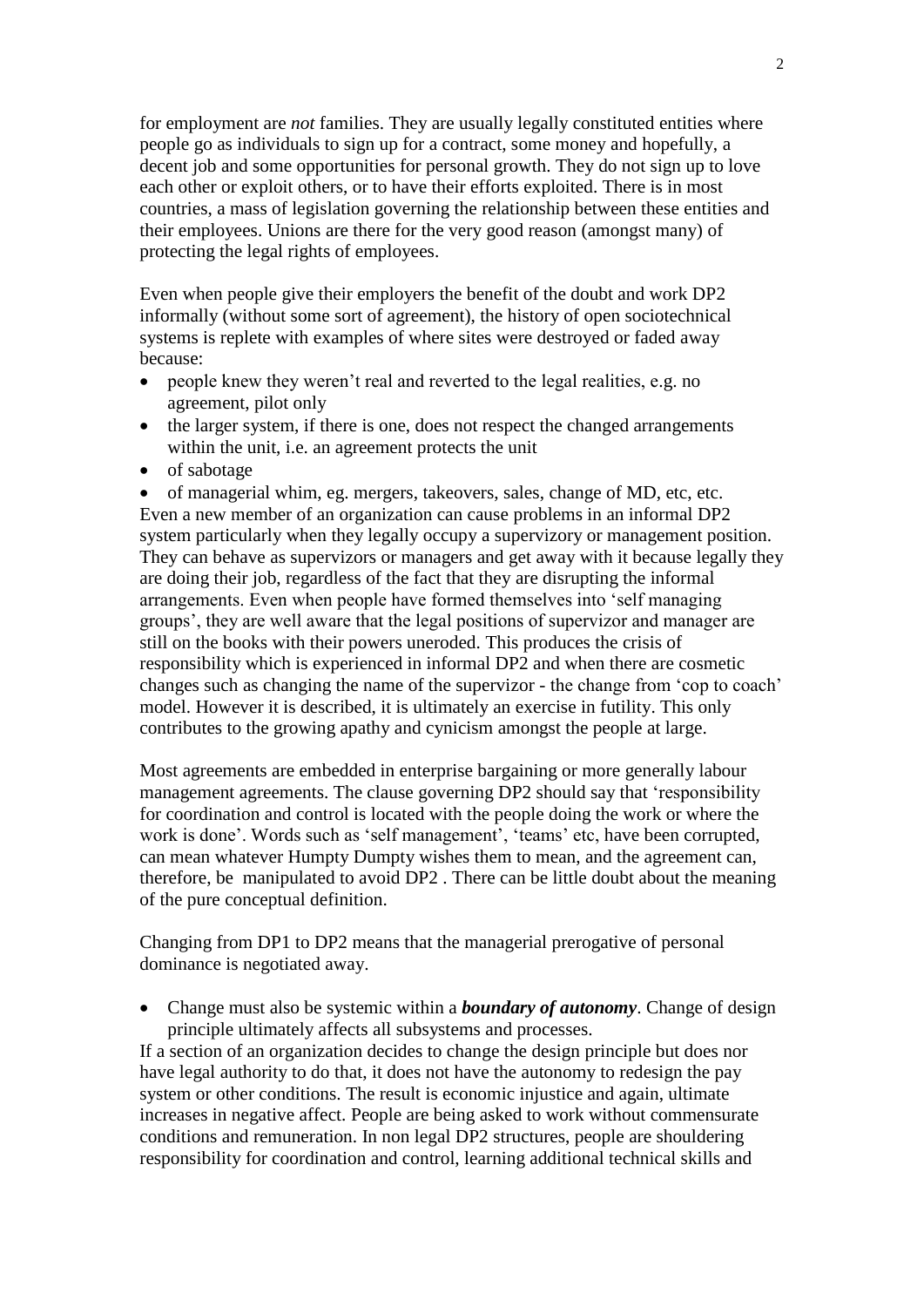often developing rapidly as socially competent people, and being paid, amongst other things, as unchanging child idiots.

While money does not work as a motivator, particularly long term, unjust or inequitable pay is a great demotivator. People know when they are being short changed.

Moving to payment for relevant skills held appears at the moment to be the only system commensurate with DP2 that produces economic justice. It allows for individual differences in all spheres including those of stage and style of life and ambition.

Related to the above concept and principles is the whole notion of *pilots and demonstrations*. They have a very poor history for reasons which can be deduced from the above. The not so hidden motivation for them is obviously that "we are only looking at it", i.e. not serious (at least yet). Therefore, the many various reasons for 'paradoxical inhibition' apply, frequently making these experiments self defeating.

Today we have alternatives to the pilot or demo for people who haven't made up their minds. They are an *educational PDW* and the *Amerin simulation*. The only difference between an educational and real PDW is that before the educational one, no guarantees are given that the process will proceed or the designs will be put into implementation. It can be useful for people who want to see how it might work in their place. The simulation is even more risk free. It is for people who simply want to have a look at the method in the abstract.

## 2. *CONCEPTS*: *(1) People are open purposeful systems, (2) the 6 criteria*. *PRINCIPLE*: *There must be NO imposition of a design on anybody else.*

Open systems theory has a set of definitions of people which includes that they are:

- open purposeful systems (Ackoff & Emery, 1972)
- are potentially ideal seeking (Emery F, 1977)
- require a balance of autonomy and homonomy (sense of belonging) (Angyal 1941; 1965)
- have consciousness as defined by Chein (1972), that is, they can be aware of their awareness

The 6 criteria (Emery & Thorsrud, 1969) measure the conditions for intrinsic motivation and creativity. These also appear to be species rather than culturally based. They must also be taken into account in the process, not just the final design.

These very practical concepts and definitions of people underlie the whole notion of self management, to say nothing about treating people with dignity and respect. They are built into the method. For example, when you are working with open purposeful systems who can, and will, make up their own minds about the value of something, and can readily withhold commitment, successful organizational change demands that the people who work there have *ownership*. Karl Marx appears to have been right about people needing to own the means of production but the success of changing the design principle shows that first and foremost, the ownership is psychological. The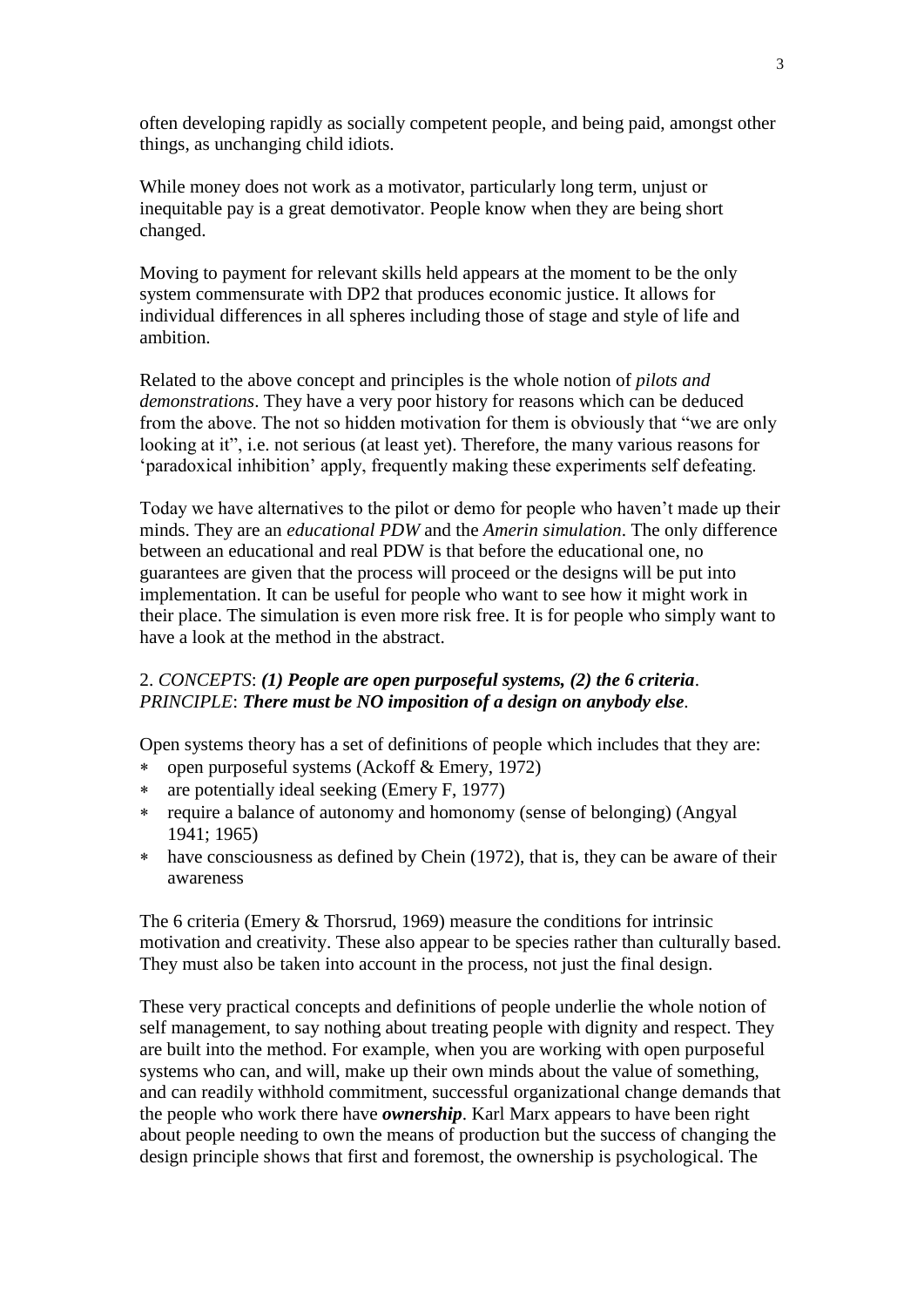deleterious effects of DP1 are not ameliorated by members financially owning their own organizations such as cooperatives, unions and associations.

Therefore the principle is derived to ensure the highest probability of ownership (and also the very best workable design). If this principle is violated, there is a very high probability that the design will not work (no matter how technically excellent it is) and of course, if people have not learnt how to design using PDW, they will not have ownership of the method for future use.

If they do not have conscious conceptual knowledge of the genotypical organization design principles and the method, they will not be able to clearly articulate, use and diffuse them. Nor will they be able to argue for and sustain DP2 in the long term, for example, when renegotiating agreements. When DP2 is enshrined in a legally binding agreement and the ownership/'management' changes, no reversal of the design principle can be made until the agreement is up for renegotiation. Then those who wish the reversal must sit down and argue with those who have been working under DP2. The chances of a reversal are reduced and certainly, the 'at whim' principle is dead.

Ideal seeking and achieving a balance of autonomy and homonomy are glimpsed as people work their way through the potentials of DP2 design. The conditions for realizing them are finally achieved when they are working in DP2 structures. But involving everybody in the process and design also involves both autonomy and homonomy and may create a temporary space for a brief experience of ideal seeking.

Even when an organization is not rich, cannot afford to put everybody through a PDW, and is forced to use a 'deep slice' team, one of the responsibilities of the PDW manager(s) is to tell everybody in the organization that the 'deep slice' who attended the PDW will be taking back to the others, firstly the process and secondly, their draft design. They must explain to the rest, the briefings about the design principles and their consequences. Everybody in the (smallish) organization or section of the (larger) organizational structure must fill in and discuss their scores on the 6 criteria, and there must be a complete matrix of skills/knowledge distribution for the org. or section. Naturally, everybody must be involved in doing the design, the goal setting, deciding essential training requirements before 'start up', etc. Some organizations will do this informally in smokos etc. Or they may set aside a few convenient timeslots for it.

There is usually no problem with people following this rule because they want to share their excitement and good work with others and ensure that optimal designs for everybody are produced. However, there have been cases when people got so enthusiastic about their designs they rushed home only with the design. You may have to say it a few times if you think this is a danger.

#### *Appropriate Variations*

- A single section (see below for criteria for choosing) can do a PDW.
- More than one section may attend a PDW and separately redesign their sections, sharing reports.
- An even number of sections may attend the PDW paired up into mirror groups. The minimum number of sections is 2 working as one group, and the maximum depends only the number of PDW managers that can be assembled in the one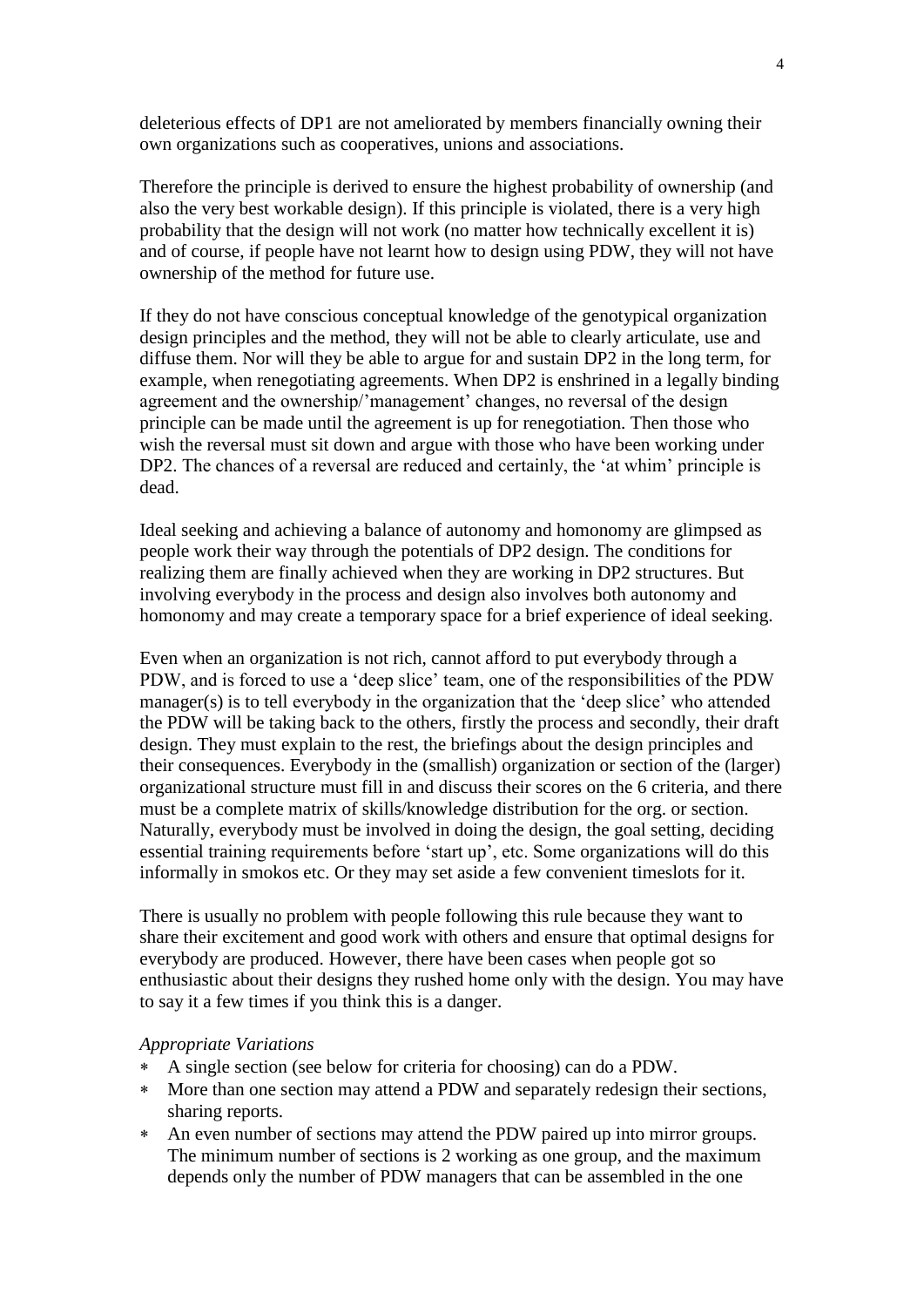place at the same time. There is an obvious advantage for learning about the organization, and for efficiency in having more than one section get the briefings at the same time (see Further Learnings).

- Some smallish organizations or sections (say up to about 120) can use a large deep slice team of perhaps up to 40 people who then work in heterogeneous groups to design the whole show in parallel. The designs can be discussed and integrated during the PDW or left as separate drafts to be taken back to the rest along with the process.
- The Community Reference System has also been used creatively to choose people to attend a PDW when not everybody can be present.
- PDWs can be done either straight through or in separate bits. This method does not rely on the conditions for intensive work which are built into the Search for example. There are actually advantages in breaking the PDW into bits as each sequence of work can be immediately taken back and replicated for the rest, if only a deep slice attended the workshop.

Today we also have the variation of PDW for designing rather than redesigning, and some very creative work has been and is currently being done on creating greenfield sites within existing organizations. There is vast opportunity for flexibility and creativity in using the method.

## *Inappropriate Variation* (violates the *NO imposition* rule).

- Having a deep slice team do a design for the whole organization or section and not involve all others in the process and design.
- Then run socalled 'PDWs' in which the groups that fell out of that deep slice design sort out their internal group rules or mechanisms.

This appears to be a hangover from the old obsolete method of sociotechnical systems analysis and design (STS) which uses representative design teams. These design teams went into sections of the organization, did research and ultimately designed the whole sociotechnical or sociopsychological structure within which other people had to fit. It caused problems because people did not have ownership of the designs and had no commitment to them. Some designs have been rejected out of hand. Some STS projects simply fade away before they even get a design.

Before you get creative with the PDW, go back to your theory, think your idea through very carefully and check it with an experienced practitioner. The inappropriate option above not only violates the no imposition rule, it also misleads about what the design work in a PDW is.

## 3. *CONCEPT*: *Genotypical design principles and design work*. *PRINCIPLE*: The *single purpose* of a PDW is to do *COMPLETE genotypical structural design*. Nothing else.

Genotypical takes precedence over phenotypical. The *inappropriate* variation above where intragroup discussion of rules and mechanisms for intragroup function is substituted for involving everybody in genotypical design work harks back to the work of Kurt Lewin, prior to the discovery of the design principles. Kurt Lewin et al's work on 'group climates' where the emphasis for democracy was on joint rule setting between leaders and followers sparked a great deal of work on developing processes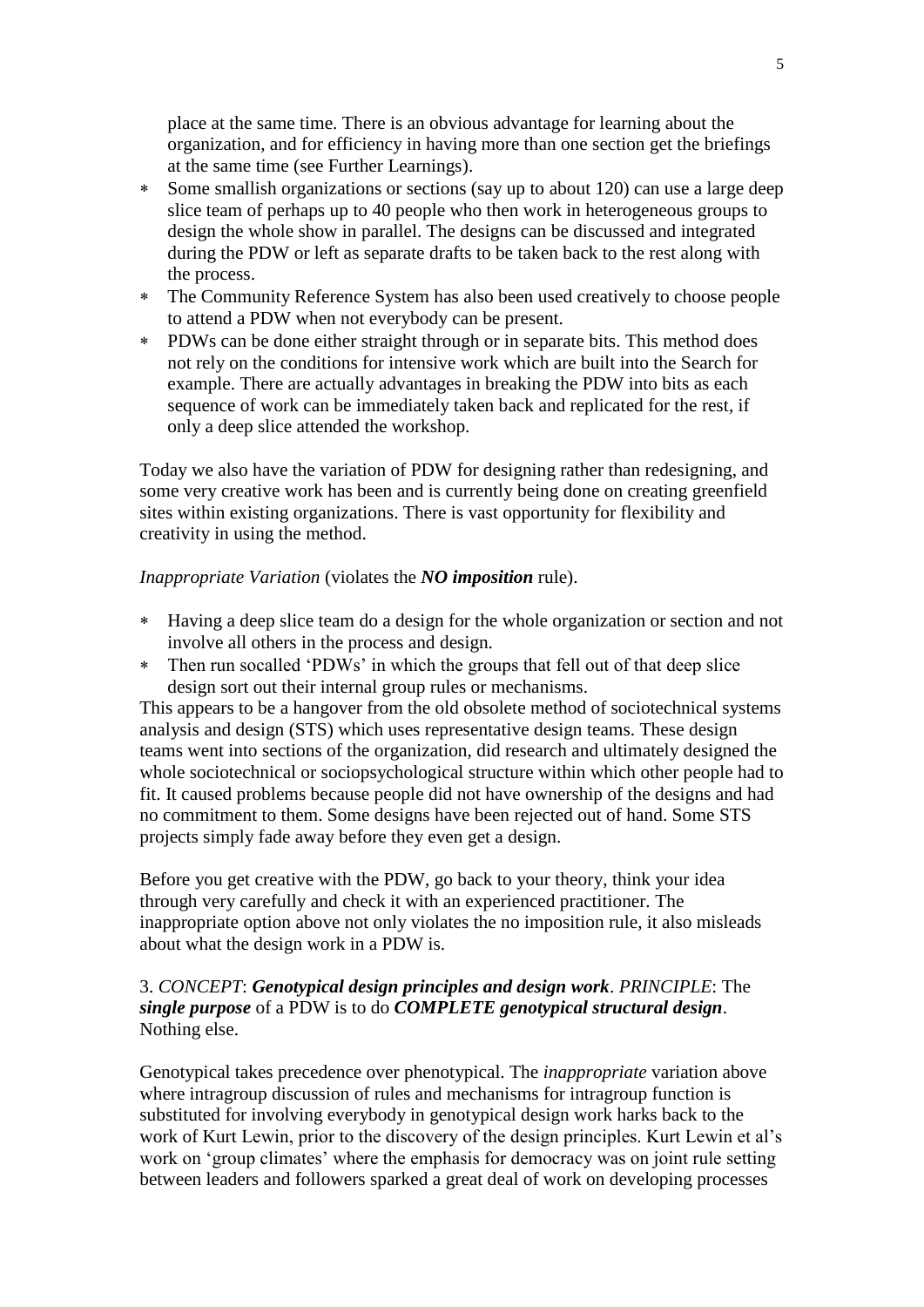for such intragroup mechanisms. A part of what is called OD revolves around this base. The substitution as above is basically yet another form of team building which also violates the demonstrated knowledge that people are perfectly capable of sorting out their relationships when they have both the motivation and the conditions to do so.

The discovery by Fred Emery of the genotypical design principles (1967) during the Norwegian Industrial Democracy Program (and their subsequent testing) showed that it is the design principles which determine the long terms effects, not merely a set of practices for interpersonal interactions.

*Appropriate*: do the 3 parts as specified. Part 3 consists of critical design matters that complete the design. Whichever of the appropriate variations above is chosen, the design work in a PDW consists entirely of designing the genotypical social structure of an appropriately chosen section of the structure (or whole org.) **together with** designing in all the other aspects such as the comprehensive set of measurable goals for the section and groups within it. That is what 'complete' means. A design without goals, trained up people and other required changes is not a complete design.

How a group relates internally is none of anybody but the group's business. It is phenotypical and substituting this discussion for genotypical design treats people as less than responsible self managing adults, denies established knowledge of intrinsic motivation within DP2 structures, and also shows lack of awareness that groups constantly change their behaviour over time as circumstances change and they mature. Some groups will spontaneously choose to write out a few starting rules for themselves when they do the 'what else' work in Part 3, but again, this is their business and it should not be forced upon them.

The essential work that a group needs to do for internal coordination is decide what basic mechanism is appropriate for them. This may be a 5 minute daily meeting, or whatever, depending on the circumstances. This usually takes no more than a few minutes discussion as part of the 'what else' category in Part III.

The inappropriate option is, therefore, a trivialization of the PDW and a step backwards into the conventional arena of OD processes.

All of the *additional design work* included in *Part 3 of the PDW* must be at least started in the workshop so that at a minimum, the PDW manager can be sure that everybody understands its importance and how to do it. No design should be allowed to go to implementation until all these essential conditions for success are in place.

*1. Goal Setting and Negotiation*: Mistakes which have been evident include:

- neglecting the designing in of the comprehensive set of measurable goals for the section and each group within it,
- allowing some variation from a previous Search Conference to be substituted. These are strategic goals, not measurable targets.
- mistaking some 'what else' work such as making sure that we get a fair system for holiday leave for goals.

We have learnt that this set of goals must include relevant **numerical** measures of quantity, quality, human, social and environmental dimensions which cover every major aspect of the day to day work of the group.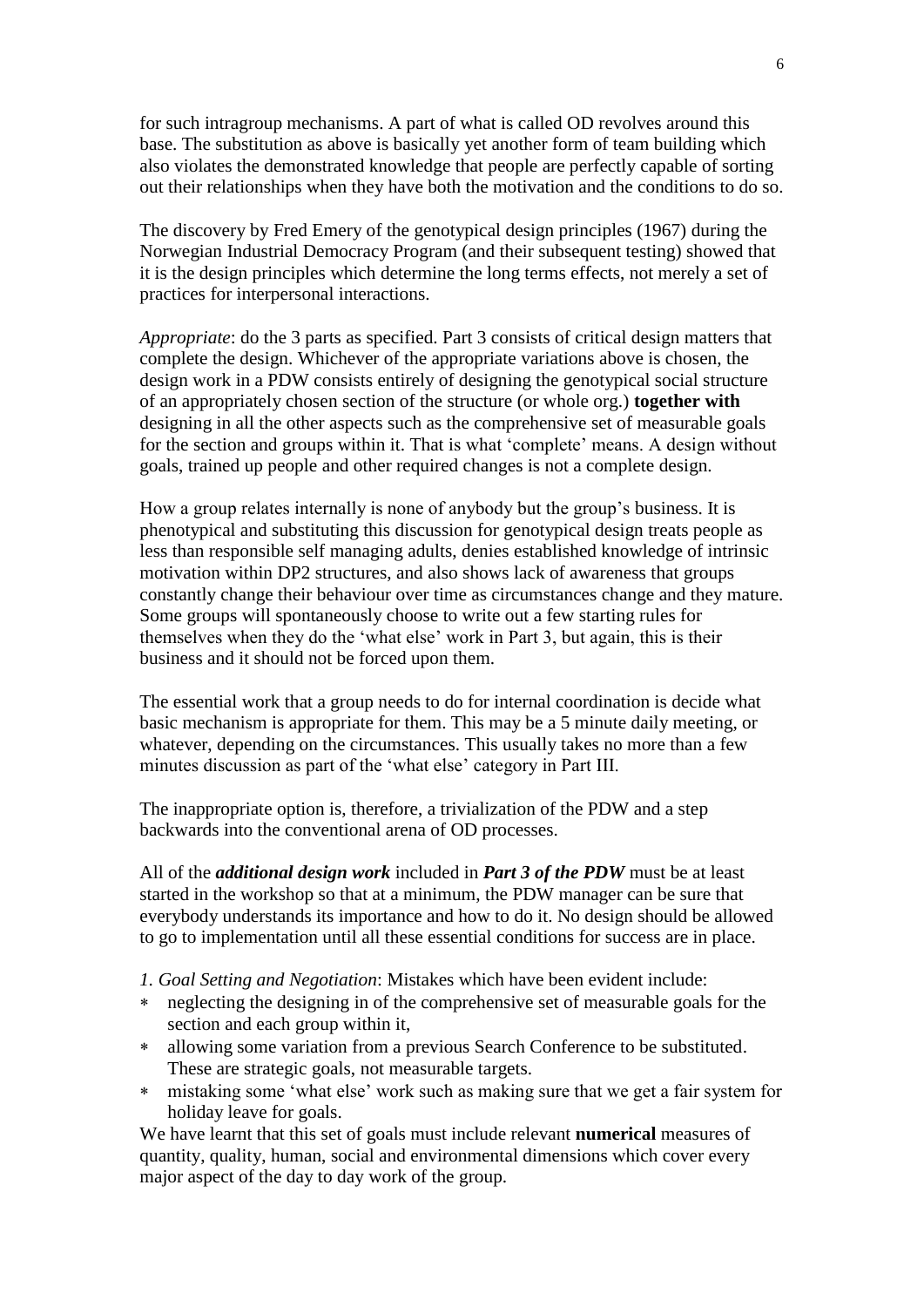The goals are critical because without them,

- 1. the group is not a group. There is no entity until it is defined by a set of shared goals. That is, without them, they are merely an aggregate of individuals thrown together.
- 2. the situation is *laissez faire* because in addition, there is nothing to control their self management and direction.

The **negotiation of these goals** is also critical because in this process, people ensure that the long term strategic goals are going to be achieved. All groups learn more about the business they are in, how important their work is to realizing the strategic goals of the organization (if they didn't know it before) and pick up a lot of business literacy which will be increasingly required as they mature and take on additional functions and group responsibilities. But of course, negotiation of goals cannot take place unless the group has already had a fair go at drafting their own realistic set as they see them.

The goals are the *accountabilities*. Once negotiated and agreed, they must be met. If for example, raw materials into a group are not up to specification, meaning that the group is having problems meeting some of its goals, the group must do something about ensuring that the quality improves. Exactly what it will do is governed by what has been defined as within its functions. Because the group knows that it is accountable for meeting its goals, most groups have graphs and/or other indicators up on the wall or on call to show progress over the relevant period of time.

*2. Training Requirements*: Neglecting to get essential training requirements for the new structural design decided in detail can be a recipe for disaster. It can lead to:

- unhappy people who know they don't know what they are doing when they want to do a good job
- reductions in service delivery or
- accidents or mistakes, depending on the nature of the work.
- In addition, it is usually the essential training requirements which determine 'start up' day'.

If the training requirements for a particular design seriously blow out budgets or are going to take 6 people 6 years at university to get a degree, the design may be inappropriate. The temptation is always to arrive at stable self managing group designs when in fact the most appropriate design may be a mixture of some stable groups plus a pool of specialists who work in temporary, overlapping project teams, on call to provide support when required.

*3. Career Paths*: This is a shorthand way of describing the work that must be done in order to arrive at a pay for skills held system for the whole organization which meets all the different work within the organization and the aspirations of its people.

The participative democratic nature of the process demands that the people who work in an organization (or a section) must be given first go at spelling out what the steps within this career path would look like for their section. Different parts of the organization may have very different looking career paths. After all the initial design phase has been done, these drafts should be given to a professional career path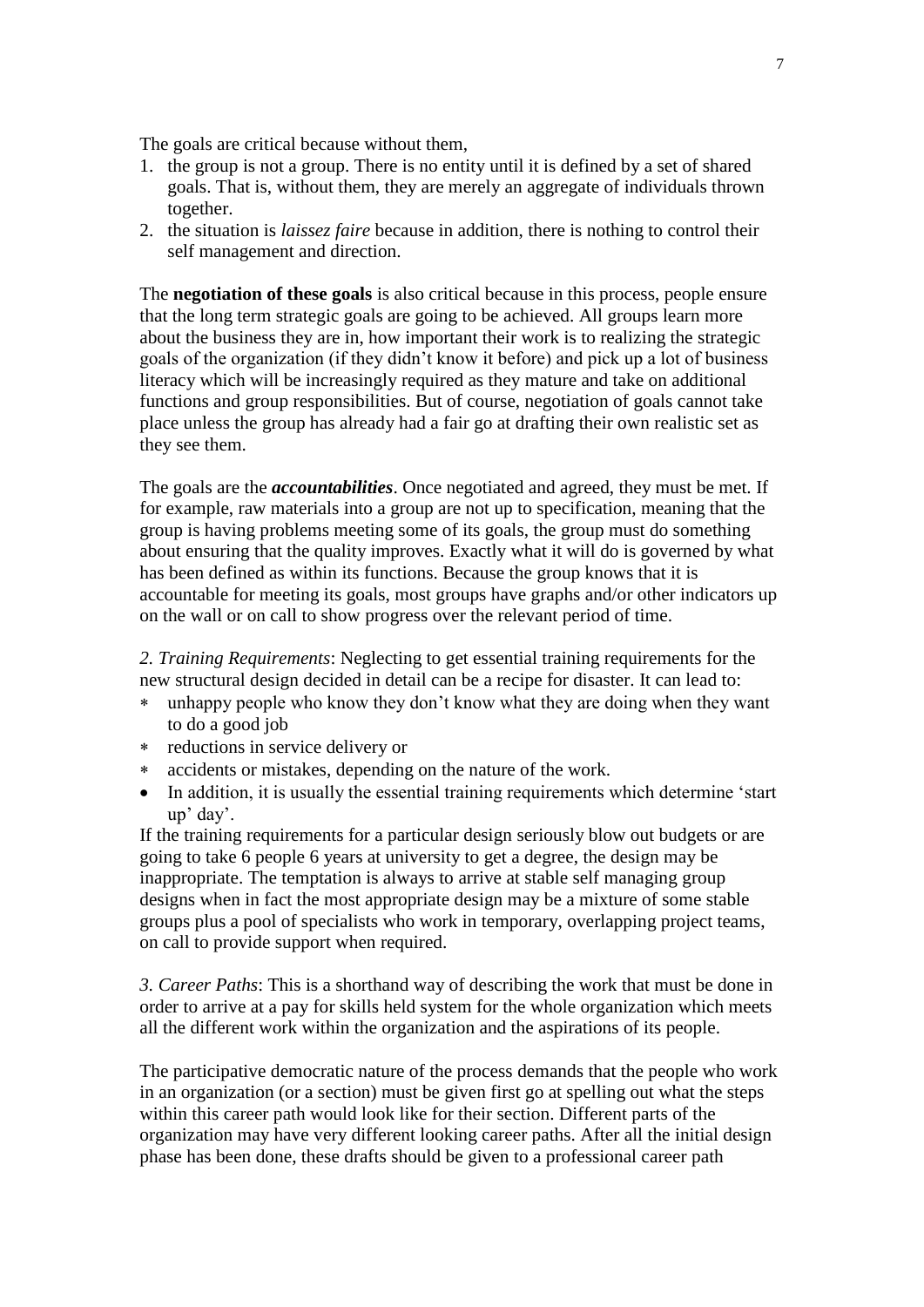designer who will weld them into a system to provide choice and economic justice for all.

*4. What Else?:* Again this can be critical and can make the difference between a group working productively, happily and creatively, or not, e.g. not having appropriate, well maintained (not necessarily the latest) tools to do a job can be soul destroying.

A wide variety of matters have been handled in this open ended category. Mechanisms for internal coordination have been mentioned above. There may be a need to decide mechanisms for coordination with other groups who may or may not be present. If present, they can immediately decide between them. If not present, the group will decided on mechanisms to be discussed with other groups later.

Technological and/or layout changes may also be required. The work is done in the PDW and again, later negotiated with the relevant people. There may also be other processes which need to be designed if they are not already available in the organization, or if those that exist are seen to be incompatible with DP2 working. One organization discovered it did not have a system for dealing with 'difficult people'. They drafted one and checked it with the union.

This category is *not* there merely to list or notify of other required changes. **The work (answers) must be drafted in the workshop. If information relating to these changes is not available in the workshop, those who hold it (if it exists) should be called in immediately to provide and discuss it.** (This can also apply to any other category.) If the information does not exist, a system for collecting and distributing it must be designed in as part of the 'what else?' work.

*5. Showing exactly how the new design improves the scores on the 6 criteria*: There are two good reasons for including this work. The first is that it gives groups a sense of achievement and increased motivation when they can clearly see the benefits accruing to themselves and others through their work. The second is that it provides a check on the possibility of **disguised designs**, those which on the surface appear to be DP2 but which in reality are DP1.

Groups will approach this task in different ways. That is fine. Some will describe the improvements in words, others will estimate percentage or other numerical improvements.

4. *CONCEPT*: *a group*. *PRINCIPLE*: **The PDW is a** *group based activity* **providing an opportunity to work as a group**. Much learning about hidden interdependencies is done within genuine group work. It is *appropriate* for the matrix of 6 criteria to be discussed, completed and negotiated as a group because the result is an agreed analysis of what that org. or section of the org. has been doing to or for its people. They are, by putting all of the individual pieces together on the board, doing essential learning for their future DP2 working and learning how to do an organizational analysis. It is *inappropriate*, therefore, for individuals to firstly write down their scores on individual papers or silently fill in the public matrix. An organizational analysis is no more the sum of its parts than is a group. This principle applies in all 3 phases of the workshop.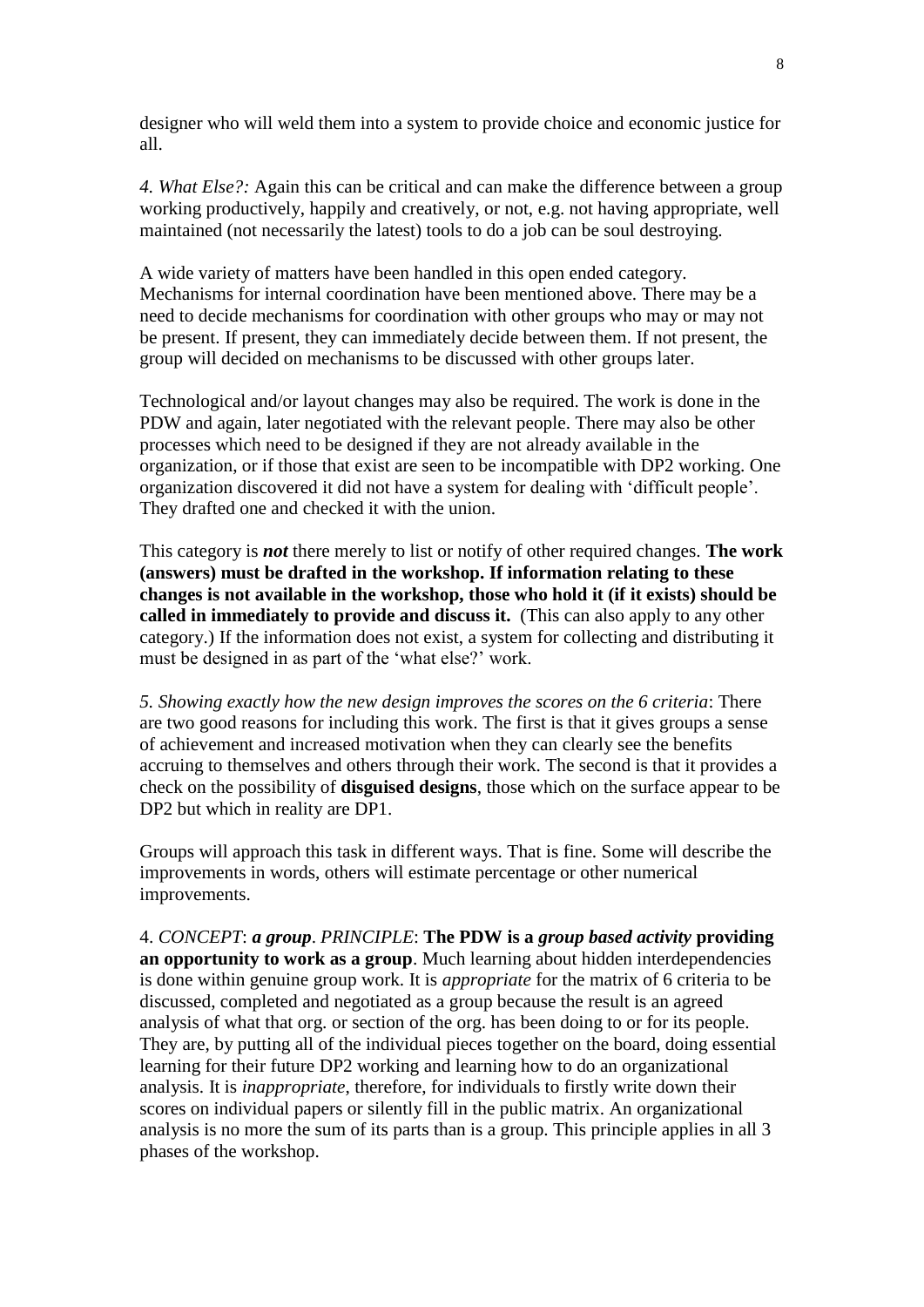## *5. CONCEPT: People are open learning systems. PRINCIPLE: Use criteria for choosing the appropriate section of organizational structure to be redesigned.*

DP2 organizations are 'learning organizations' (Emery M, 1993, p2). To achieve them, obviously the designs must be genuinely DP2 as above, be able to maximize the 6 criteria etc. But in large organizations there are questions about choosing the most appropriate sections as units for redesign. The 2 rules of thumb that have evolved through theory and practice are:

- the unit should be of sufficient complexity to allow for reasonable multiskilling and career paths (criteria 6) in the first instance, before voluntary rotation or mature evolution of designs kicks in
- the unit should be of sufficient size and complexity to allow for more than one workable design alternative so that people can genuinely learn what is involved in genotypical design work

Obviously, changing the design principle in such a little bit of a section as 7 base grade clerical assistants with a supervizor is a 30 second design with a very limited number of possible DP2 alternatives. It can fulfil neither criteria. But if these people were part of a larger unit redesign providing all support services for a technical or productive operation, it could meet both. This provides a reasonable starting point for learning. It is adequate to provide the fundamental conditions for intrinsic motivation and the development it fuels. If the overall design is DP2, then further opportunities will constantly be considered and designed in. There is normally a progression in DP2 designs.

# *6. CONCEPT*: *The basic module of a DP1 structure is a section of individuals with an S1*. *PRINCIPLE: Design work must be done with nothing less than the basic module.*

Because of 5 above, it is often *most appropriate* to do design work with 3+ levels of the existing hierarchy. It is *inappropriate* to do design work with only one level of the existing dominant hierarchy. There may sometimes be a good case for working with a particular level, if productive work for these people has not been found in the PDW, but this comes after the complete design has been done.

## **DP2 and Non DP2 Designs**

The name of the second design principle is *redundancy of function*. *You do not get a DP2 design by drawing circles around an existing small section or function.* A group of people doing housekeeping, routine maintenance, installing heater units, or taking complaint calls, does not provide the good start to DP2 evolution.

# *DP2 designs are built around:*

- the work,
- which is done by the multifunctional groups (whether they include specialists or not), each of whom have
- a set of comprehensive, measurable (with numbers) goals covering every aspect of their *productive* work, and there is there is only productive work in a DP2 design,
- productive work for which they have adequately knowledge and skills.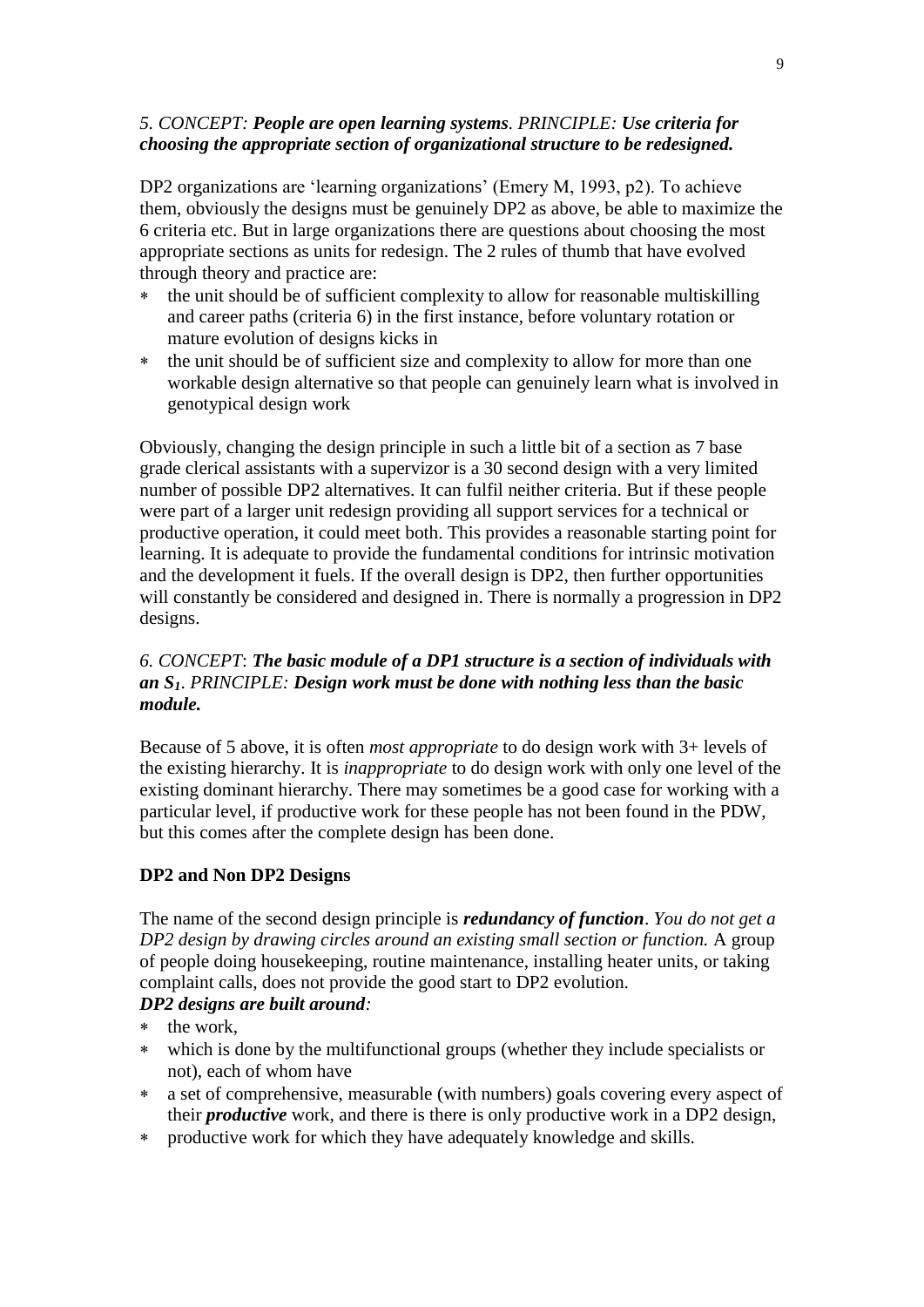'Facilitating' is not productive work, nor is 'leading' when it lacks productive, substantial content. There is always productive work to be done at the overall organizational or strategic level and this can be spelt out in measurable goals as can any other work. If there is insufficient productive work for a group of people, remember that "the devil makes work for idle hands". Not only that, people are just as unhappy being underemployed as overworked, or having low quality work.

Designing around the work means that if the work is producing fridges, patient care or servicing customers, multifunctional (sometimes called 'whole task') groups are built around product lines or natural boundaries within patient care or customers. i.e. where patients are located such as on ward or floors, and how customers are differentiated for example, by geographical area, size of account or alphabetically.

Any good design must maximize opportunities for each of the 6 criteria, including the 6th, 'desirable futures' based on good career paths. This involves access to opportunities for multiskilling. You can't get this with single function groups or one person/ one job. Similarly, do not rely on forced rotation schemes to substitute for multifunctional, multiskilled groups. Rotation between groups works best when it is voluntary and based on negotiation.

There are many variants on *non DP2 designs*. The most common are:

- enshrining existing single functions into groups,
- only having groups at the operational levels (expecting the design principles to mix within an organizational unit when they don't),
- having teams leaders,
- having individual managers 'look after' groups,
- elevating specialists to a new level of management when they are merely a support to the productive groups and essentially on the same functional level, i.e. mistaking special skills/knowledge for a management function

There are also *more extreme non DP2 designs* which actually enshrine status levels of the previous dominant hierarchy into groups. Fortunately these are fairly rare, but many have attempted to put designs into implementation **without** goals, the essential base training being done, other essential changes being made, and of course, above all else, having some sort of binding agreement in place to govern the change, and/or not rewriting all documentation which encases the legal design principle such as duty statements and job specifications.

There have been debates about where you start when you cannot readily gain an agreement or other conditions, and obviously some will continue to adopt guerrilla type strategies to force the issue. But even if it has to be done without the formalities required for long term sustainability, this should not be an excuse for not doing the PDW completely and well.

*Other misunderstandings*: 1. Do not assume that there must be three (or any particular number of) levels of non dominant functional hierarchy. That idea seems to have come from the old notion of workers, middle and senior management or from Oshrey's work. The final number of levels of functional hierarchy can be decided only empirically, after the design has been done or the designs have been integrated into an overall org. design.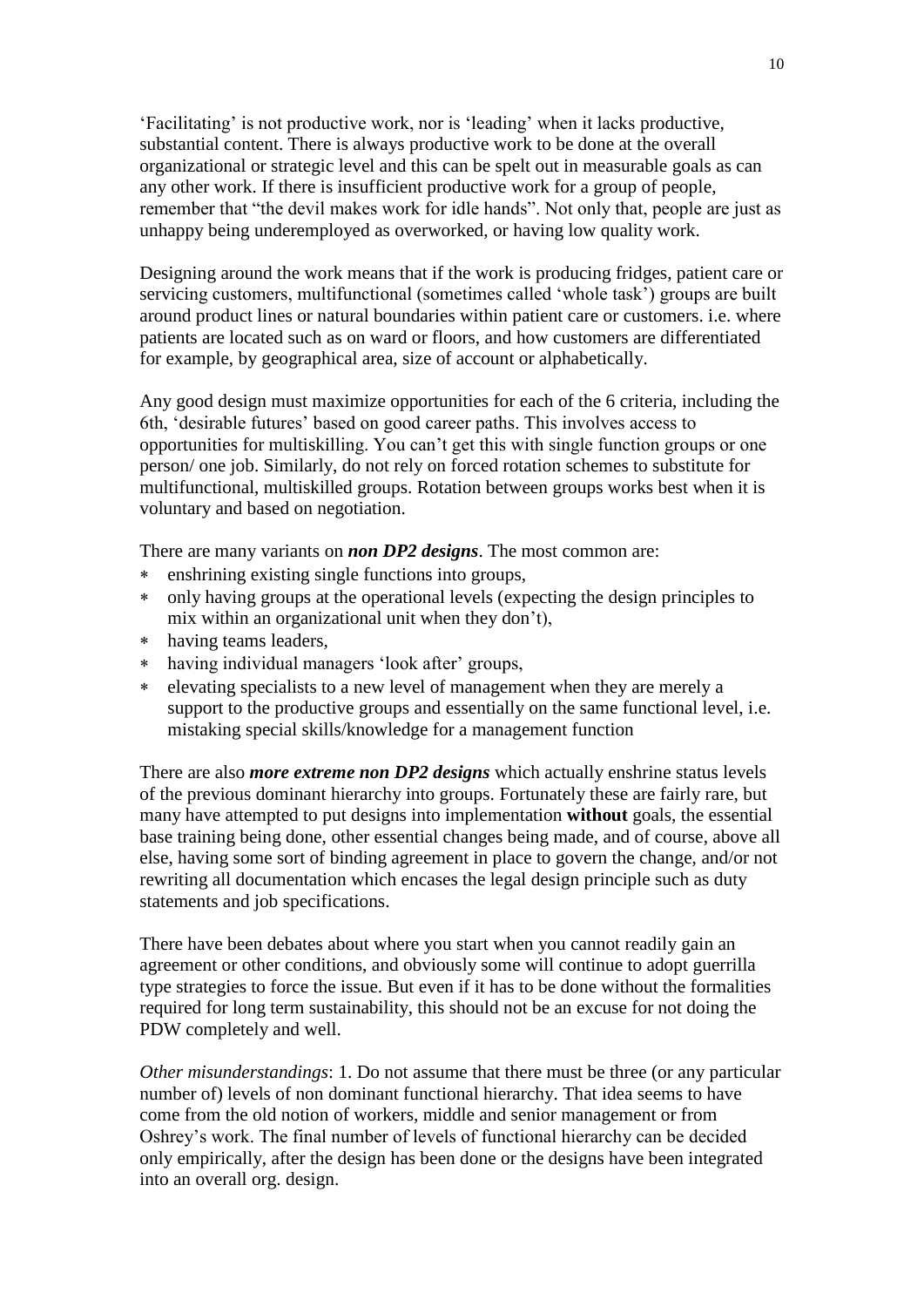2. Visual presentation is not simply a matter of aesthetics. Diagrams of DP2 structures looking like flowers or helicopters are very creative but miss the point which is that a DP2 design must visually take the form of a DP2 organization chart. It replaces the previous DP1 org. chart. It must show the actual structural relationships and who sits down with whom for negotiation of goals and major changes. If there are other matters you wish to convey in a design such as who attends special or regular meetings for some purpose, show these as dotted lines, or in another diagram, or in words to accompany the org. chart.

## **Terminology**

*Macros*: We coined this term 'macro' in the late 1980s when we realized that even after some organizations had changed the design principle, they were hardly streamlined, or well designed. A 'macro' is a second stage design for this purpose of elegant effective overall design. It occurs only after the org. structure has been changed from one based on DP1 to one based on DP2, and the new arrangements have settled down and are working well. It is recommended that the original change of design principle occurs within major existing sections of the organization, recognizing of course that this may not be ideal in the long term. The big temptation for beginners is to do the macro first, but this has been proven not to be the best way to do it.

Consider the options.

- 1. You can change the design principle first amongst people who collectively know their section of the organization and can readily get on with the work, and then, when people are genuinely motivated to work for the organization and in fact can see other options, go for the ultimate in streamlined overall design. OR,
- 2. you can throw the whole organization into confusion by macro restructuring and changing the design principle at the same time, expecting people who have never worked together and know nothing of DP2 working, to suddenly adapt to two major changes. Our option is to achieve a smooth running organization through all the change, i.e. choose option 1. After all, given that most organizations have mucked around with making change without actually changing anything for as long as anybody can remember, is a few months really going to make a difference? Why not do it properly for once?

Macros when done appropriately and well, usually use deep slice teams from across the whole organization for starters but of course, follow the same rule of no imposition as in every other instance of PD. That is, this group then posts and discusses their design for debate and alternatives so that the best possible option is finally chosen. Some organizations have repeated the 'macro' PDW several times to ensure high participation and new creative designs. 'Town hall' meetings have been used to get final design decisions.

The term 'macro' should NOT be used to describe the design of a small single organization which is simply that. Some are currently calling this process a 'macro' but that is a corruption of the original use. Combining the term 'macro' with a non involving process using a representative design team and following up with intragroup OD processes (as above) gives the worst of all possible options.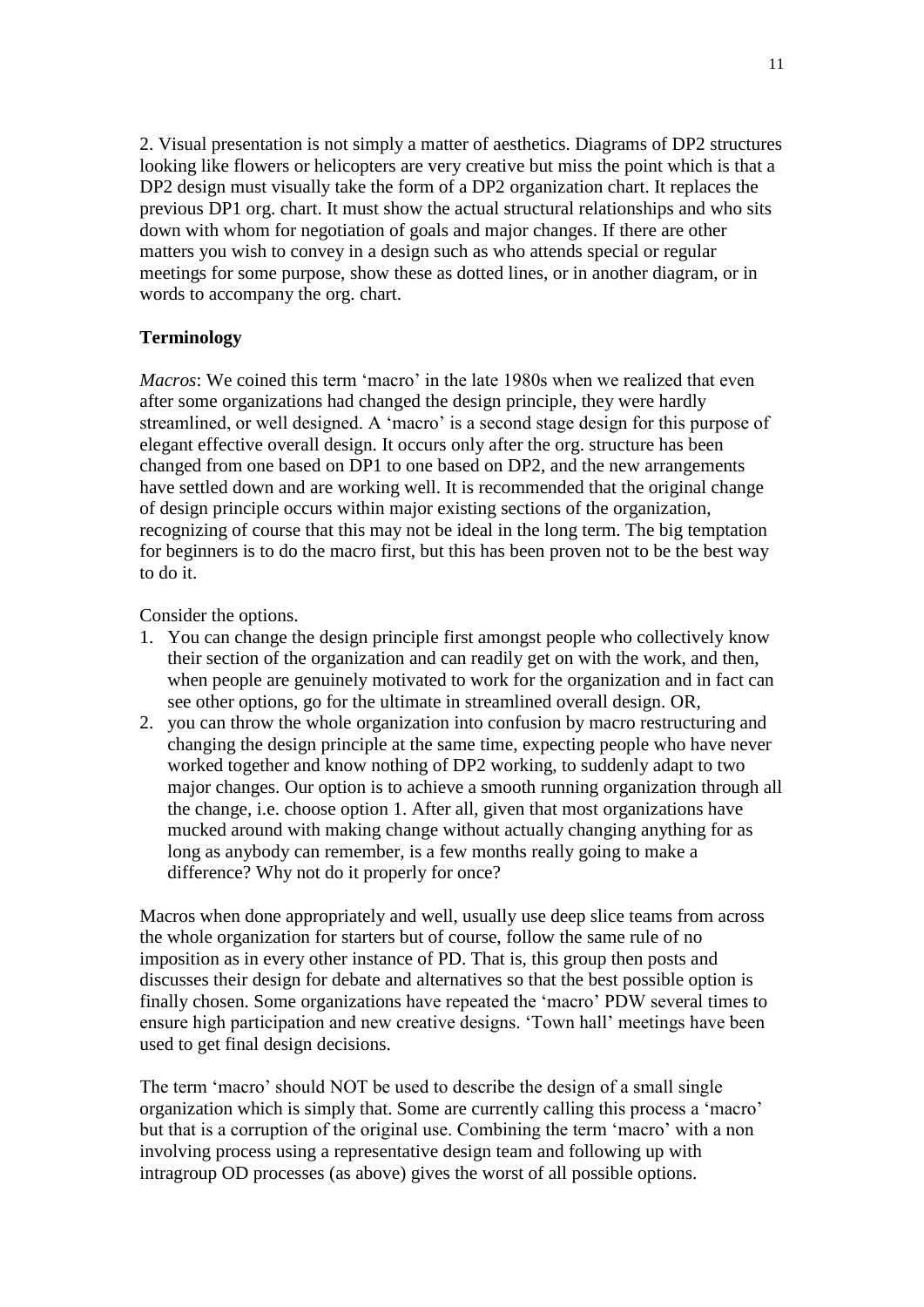*Genotypical*: Many processes employ what they call 'design principles'. Genotype is defined by Macquarie Dictionary as "the fundamental hereditary constitution of an organism, the breeding formula of genes, a group of organisms with a common heredity". Take the genotypical design principles as your DNA which says that you have blond hair and blue eyes. Of course, many people with blond hair and blue eyes choose to be different and dye their hair and use coloured contact lenses, i.e. they become phenotypically or superficially different. But genotypically they are still the same. After a few weeks, the blond roots show. Changing the phenotypes changes nothing in the long term.

Every organization is different in its history and phenotypical appearance. But beneath these superficial differences of culture and style, there are genotypical commonalities. These are determined by the genotypical design principles, those that relate to the characteristics of human beings (see above). That is what the field of open systems theory, and the PDW, is really about. Don't let the phenotypes of language get in your way. There are many excellent design principles around but only 2 genotypical organizational ones.

Also, you will find some who wish to add to the list of genotypical design principles. But responsibility for coordination and control is either vested where the work, learning and action is done, or it is not (see XXX herein).

*Redundancy*: Simply means 'in excess'. In Australia, redundancy can be a dirty word as in 'people have been made redundant', i.e. sacked or laid off for nothing more than short term profits. So does this mean that you should avoid the word? No. Because when you explain the genotypical design principles with the correct, accurate terminology, participants also start to understand why the redundancies have happened, AND why the short term 'downsizing' option is a self defeating one. When you attempt to take the redundancy out of the redundancy of parts without changing the design principle, you not only increase unemployment but you also end up with overworked, exploited, miserable people and organizations that don't work very well.

All OST methods are designed for learning. PDW is an educational method. Redundancy is a very useful word. In more ways than one.

*Implementation*: Implementation simply means putting something planned and designed into action. We have always called the design work in Part III of the PDW the 'Practicalities' of design. There may be a better name such as 'Completing the design'. But please do not call it "Implementation". This is misleading because it leads people to believe that it will all get sorted out later when people are working together. But as we have discussed above, if the fundamental conditions for DP2 structures are not in place, then it will not happen. Leaving this essential design work to implementation will result in disasters. Laissez faire is not DP2. DP1 is not DP2.

## **The Results**

There are always consequences of touching the genotypical level. Whether done well or badly, they are predictable and highly visible. They are also measurable. We have had documented outcomes of really changing the design principle, doing it badly and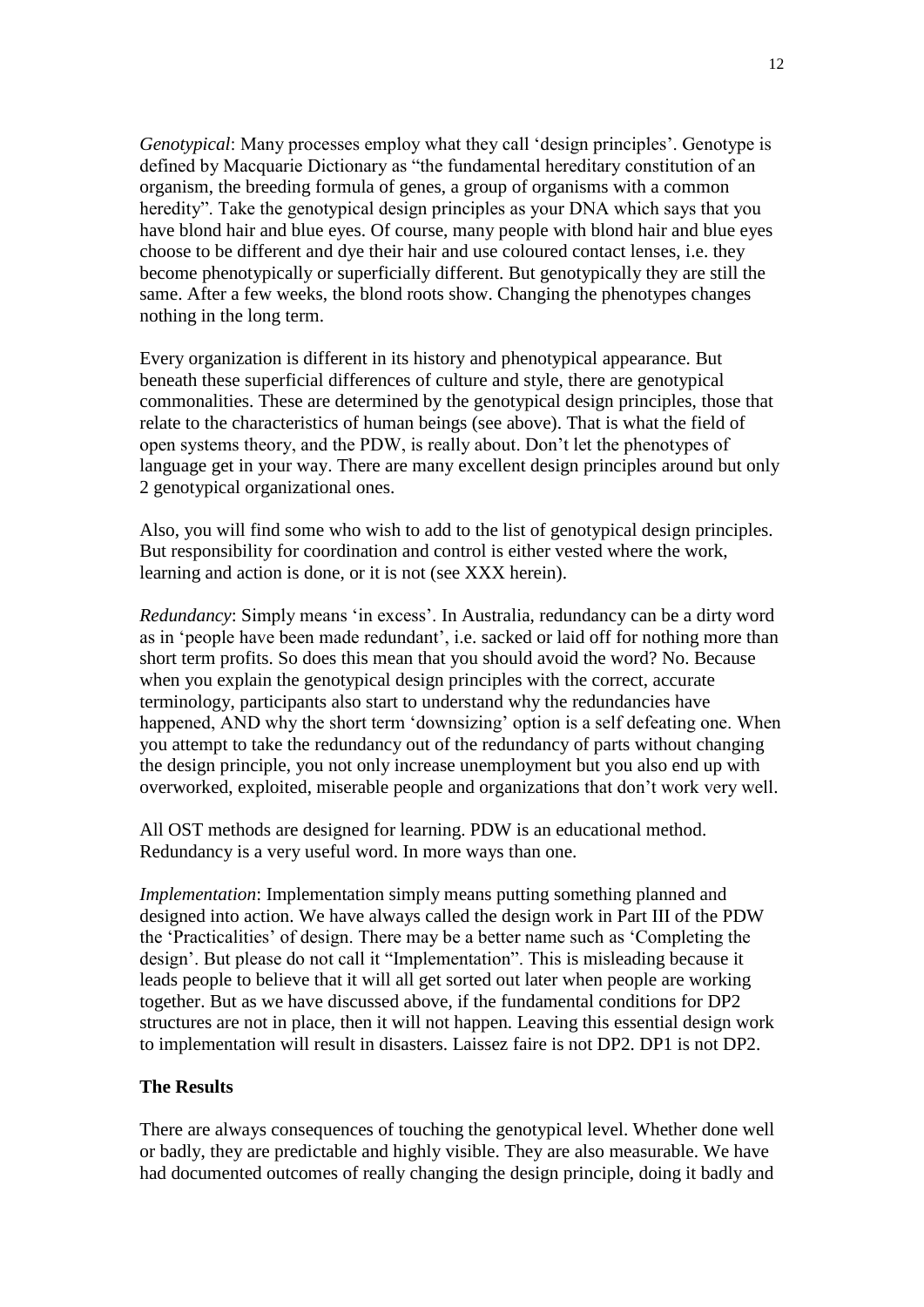doing it in name only since the early 1950s. Examples of all continue to turn up in the literature.

There are several behavioural syndromes associated with DP1 structures but the most common appears to be passive adaptation. We may not like the long term effects of passive adaptations such as dissociation but in the minds of many they are preferable to being treated as guinea pigs by misguided practitioners. Changing the design principle has a long documented history of improving people's lives. Making changes which pretend to change the design principle but which don't, or which result in laissez faire, raise expectations but don't deliver. All of these have their own very serious effects. Remember that the behaviour which results from laissez faire is actually more maladaptive than that which results from DP1 structures (Lewin, Lippitt and White, 1960). We will look at these consequences under 4 headings.

*1. For the Individual*. When the PDW is done correctly and the design is DP2, most individuals experience changes in behaviour which can occur very rapidly after the change or even during it. They become more motivated and involved, have more energy and experience more positive affect.

When the PDW is done incorrectly and/or the design is not DP2 as in some of the above examples, individuals can actually suffer badly. They can experience any or all of

- misery and fear at being expected to do work for which they don't have the skills/knowledge
- confusion at not knowing what they are supposed to be working towards
- distress from overwork and lacking adequate time to get important work done
- distress at simply not being able to do a good job or a good day's work
- fighting, bickering and backstabbing as things go wrong and people blame each other,
- anger at being deceived that the change was going to be good for them etc. etc

*2. Short term Transfer Effects*. No person is an island and nobody lives in a vacuum. Changes in individual behaviour affect most directly their families and their communities. These so called 'transfer effects' have been recognized and documented at least from the Norwegian Industrial Democracy Program. When positive, both individuals and families report more harmonious internal relationships, more energy for doing things together etc. People report that they have stopped yelling at their kids. In communities, individuals from DP2 structures have become more active in community affairs, taking executive roles, etc.

When negative, people report breakdowns in family relationships, going home and yelling at their kids. This 'kicking the cat' syndrome which is embedded in folklore only demonstrates that human energy and affects are highly contagious. It is very difficult to live with a serious 'misery guts' without becoming one yourself. Conversely as above, the 'Pollyannas' of this world contribute greatly and make life worth living for many who do not enjoy the happiest or most materially affluent circumstances. After draft designs have been done, it is not unknown for people to take the options home and discuss them with their spouses and families, because they understand that what happens in one part of a person's life affects other parts.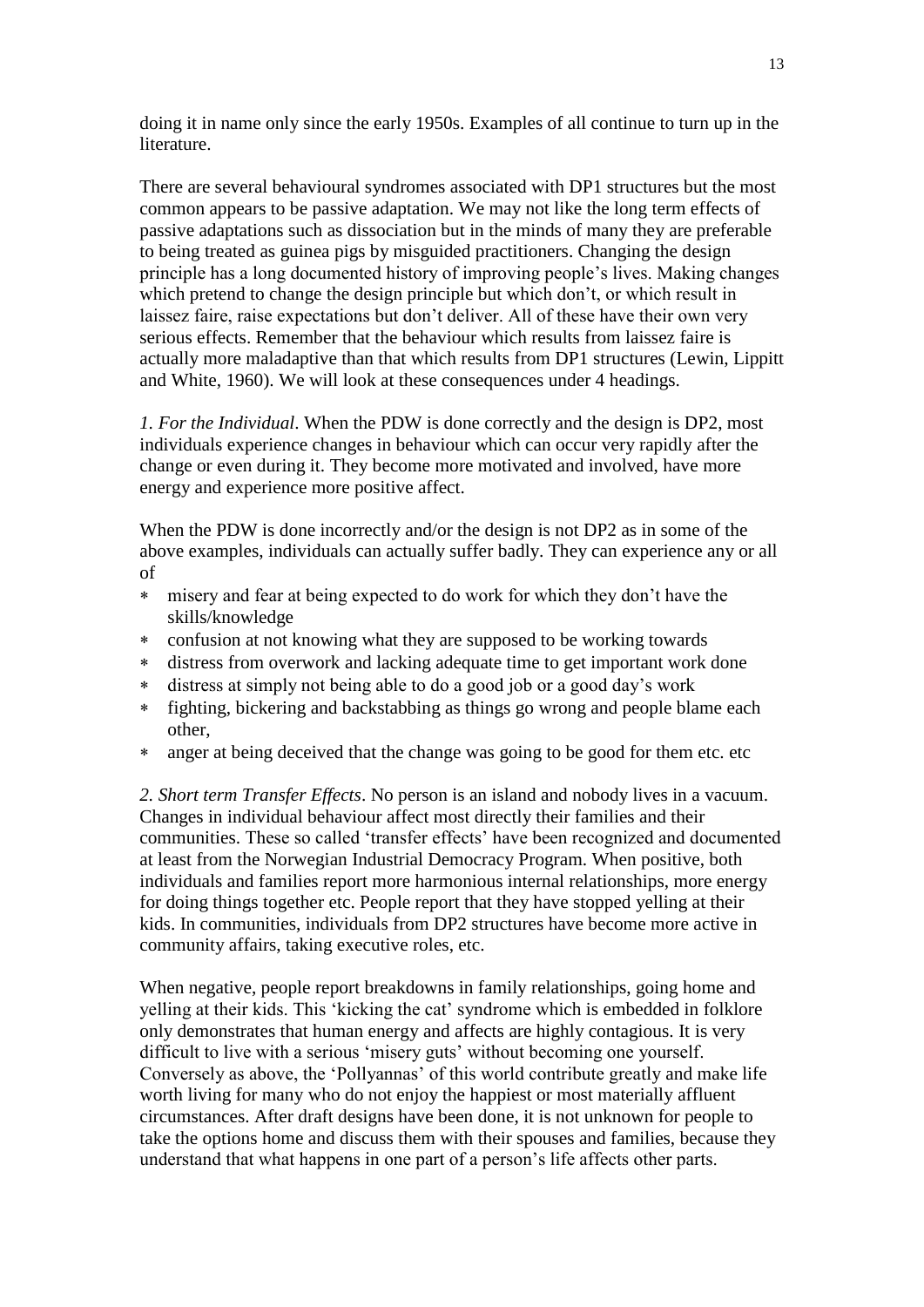*3. Long Term Transfer Effects*. The short term transfer effects are only the tip of the iceberg. As smile and laughter therapy is now accepted as it has been proven to have positive physiological effects, so living in constant internecine warfare, fear and misery from asymmetrical dependence and associated inequalities has documented behavioural and health consequences in the long term which ripple through communities and nations (eg. Wilkinson, 1996). Demotivated, demoralized and deenergized people are not going to overcome short or long term problems because by definition, they simply don't have the will or energy to even try. Ultimately we end up with maladaptive scenarios.

*4. For Organizations*. While most employing organizations are legal entities, they depend on people to make them work. They consist of people in some genotypical structural arrangement doing and making things together. It is irrelevant whether these are airline bookings, knowledge, money or gadgets. Both productivity and quality depend on people. No amount of specialized quality control or high supervizory ratios can compensate for seriously turned off people. Conversely, even POW and death camps could not stop some people from exercising altruism and ideal seeking behaviour. **PEOPLE WILL BE PEOPLE!** (See 2 above)

Such matters as communication patterns and their quality, interpersonal dynamics, role of personality, etc. have been extensively researched (Emery & Emery, 1976). They too are determined in large part by the genotypical design principles.

#### **In Conclusion.**

OST (and its concept of active adaptation) has shown its potential and its effects for nearly 50 years. Please treat it, and the people you work with, with all due diligence and respect.

### **References**

- Ackoff, R L and Emery, Fred E. 1972. *On Purposeful Systems*. Seaside CA: Intersystems. 1981.
- Angyal, Andras. 1941a.. *Foundations for a science of personality*. The Commonwealth Fund. Harvard University Press. 1958.
- Angyal, Andras. 1941b. "A Logic of Systems". In F. E. Emery (Ed.) 1981. *Systems Thinking.* Harmondsworth: Penguin Vol. 1. 27-40.
- Angyal, Andras. 1965. *Neurosis & Treatment: A Holistic Theory.* Chichester: John Wiley & Sons.
- Chein, Isidor. 1972. *The science of behaviour and the image of man.* NY & London: Basic Books.

Emery, F E. 1959. Characteristics of socio-technical systems. pp38-86 of Emery Fred, *The emergence of a new paradigm of work*. 1978. Centre for Continuing Education, Australian National University, Canberra; Originally Tavistock Doc. No. 527; and edited as pp157-186 of Trist & Murray, 1993. *The social engagement of social science*, Vol. II. Philadelphia. Uni of Pennsylvania Press.

Emery F E. 1967. "The next thirty years: Concepts, methods and anticipations." *Human Relations.* 20. 199-237.

Emery, Fred. 1977b. *Futures we are in*. Leiden. Martinus Nijhoff Social Sciences Division,